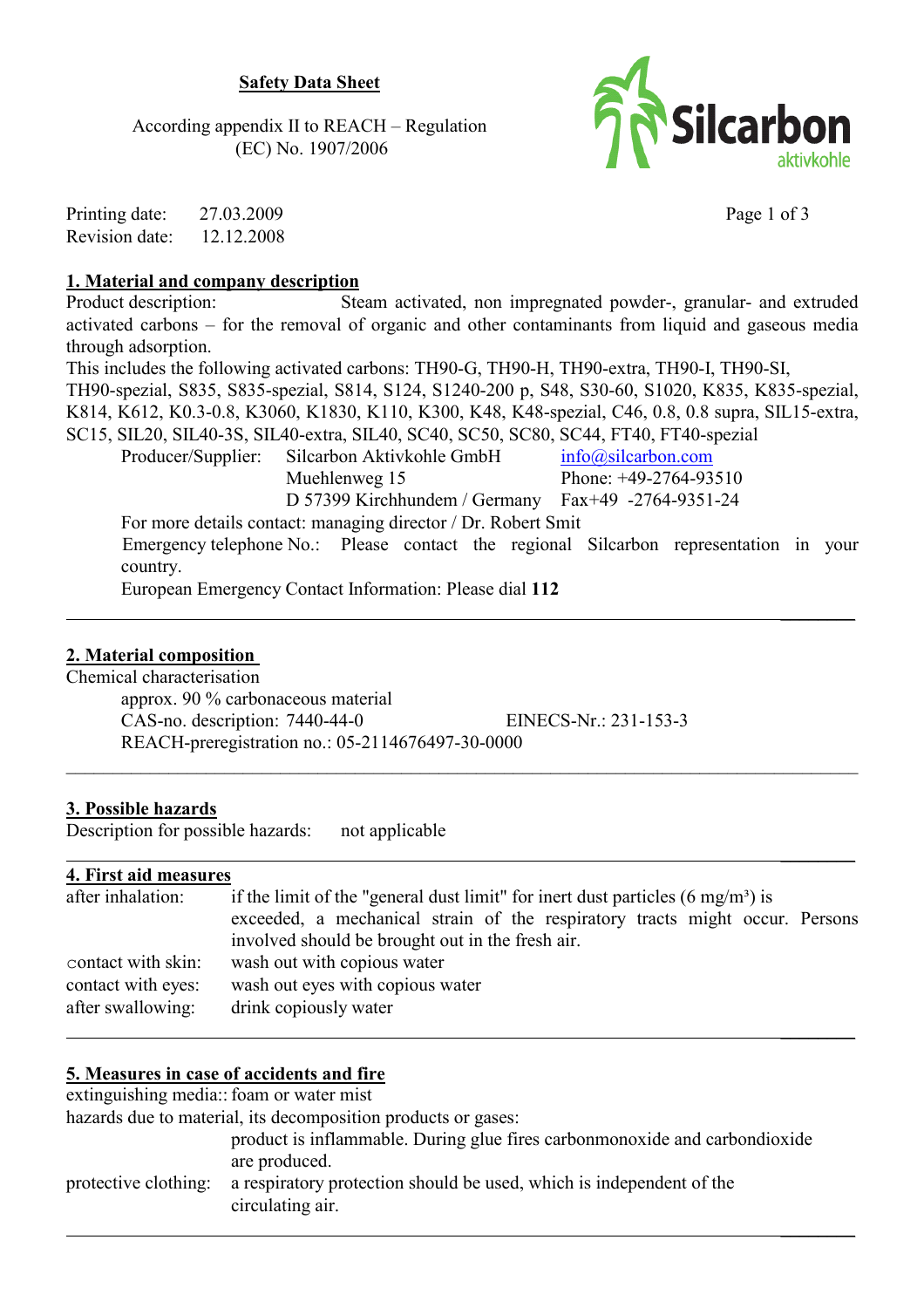# **Safety Data Sheet**

According appendix II to REACH – Regulation (EC) No. 1907/2006



**TR** Silcarbon

Page 2 of 3

### 6. Measures in case of spillage

personal protective measures: respiratory protection should be used, sufficient circulating air should be present, ignition sources to be removed environmental protection measures: not applicable measures for clean-up after spillage: pick up mechanically and collect in a suitable container

### 7. Storage and handling

Information for safe handling: keep packing closed keep at dry storage space Requirement for storage rooms: Information for storage with other goods: do not store with strong oxidizing agents, nor with solvents

Information for measures in case of fire and explosion: product is inflammable. During glue fires carbon monoxide is produced

### 8. Protective measures and personal protective equipment

Additional information re. technical protective measures: no further instructions, see item 7. Limits to be regarded for working places: if the limit of the "general dust limit" for inert dust

particles  $(6 \text{ mg/m}^3)$  is exceeded, a mechanical strain of the respiratory tracts might occur.

Respiratory protection: gas mask type P2 Protection for the hands: protective gloves

# 9. Physical and chemical properties

| Form: solid                                             | Colour: black | Odour: none                                     |
|---------------------------------------------------------|---------------|-------------------------------------------------|
| <b>Explosion hazards:</b>                               |               | the product is non-explosive, however explosive |
|                                                         |               | dust / air mixtures might be formed             |
| Bulk density:                                           |               | approx. 250 - 600 kg/m <sup>3</sup>             |
| Solubility in / Miscibility with water:                 |               | insoluble                                       |
| pH-value (at $4 \frac{g}{100}$ ml dest. H2O, CO2 free): |               | $3 - 10$                                        |
| Ignition temperature:                                   |               | $>250^{\circ}$ C                                |
|                                                         |               |                                                 |

# 10. Stability und reactivity

Thermal decomposition / avoidable conditions: hazardous reactions: hazardous decomposition products:

not applicable not known not known

# 11. Details about toxicology

no negative effects of the product are known